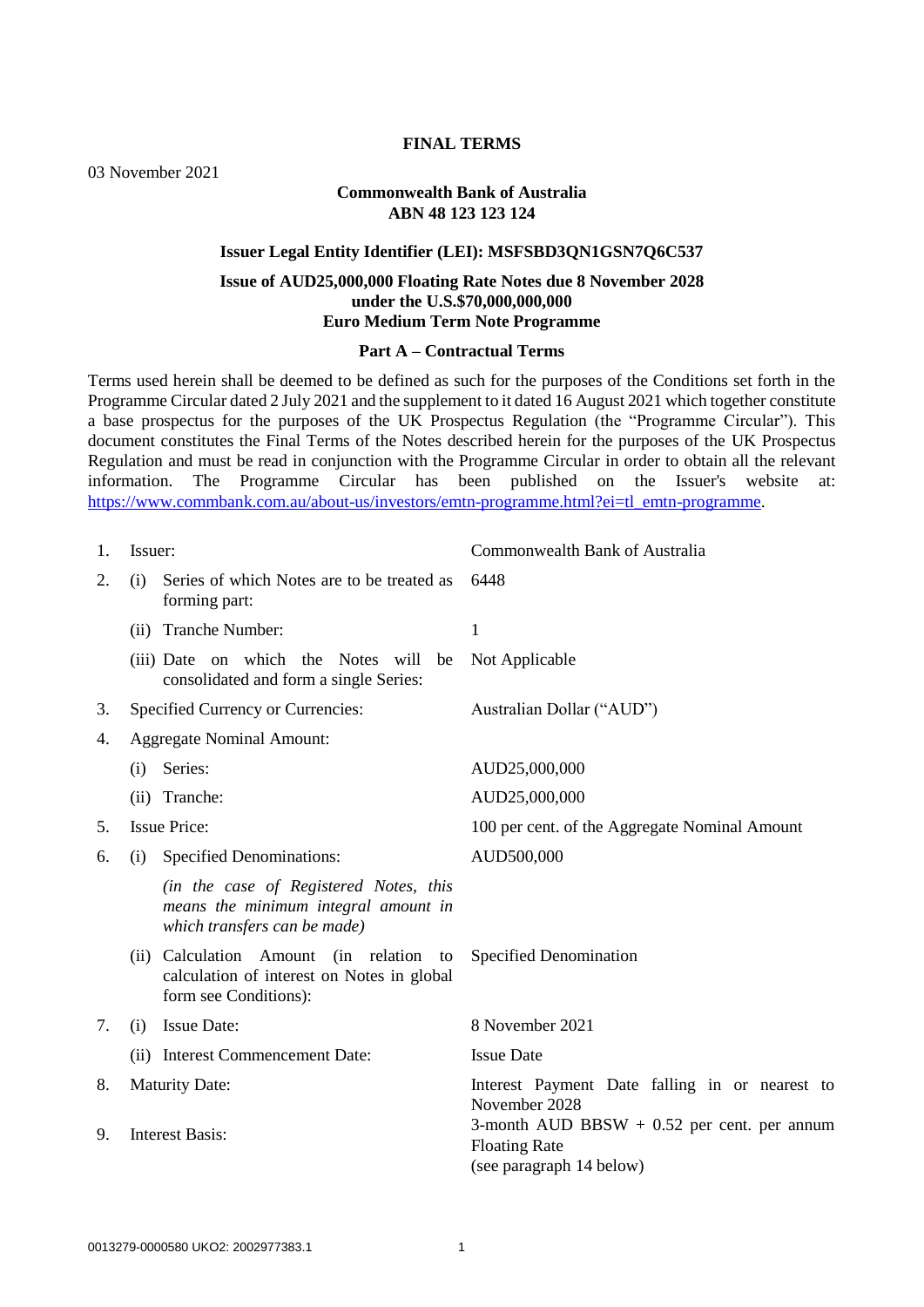<span id="page-1-0"></span>

|                                                                         | 10. Redemption/Payment Basis:                                                                                                                    | Subject to any purchase and cancellation or early<br>redemption, the Notes will be redeemed on the<br>Maturity Date at 100 per cent. of their nominal<br>amount                                                                                                            |  |
|-------------------------------------------------------------------------|--------------------------------------------------------------------------------------------------------------------------------------------------|----------------------------------------------------------------------------------------------------------------------------------------------------------------------------------------------------------------------------------------------------------------------------|--|
|                                                                         | 11. Change of Interest Basis:                                                                                                                    | Not Applicable                                                                                                                                                                                                                                                             |  |
|                                                                         | 12. Put/Call Options:                                                                                                                            | Not Applicable                                                                                                                                                                                                                                                             |  |
|                                                                         | PROVISIONS RELATING TO INTEREST (IF ANY) PAYABLE                                                                                                 |                                                                                                                                                                                                                                                                            |  |
|                                                                         | 13. Fixed Rate Note Provisions                                                                                                                   | Not Applicable                                                                                                                                                                                                                                                             |  |
|                                                                         | 14. Floating Rate Note Provisions                                                                                                                | Applicable                                                                                                                                                                                                                                                                 |  |
| Specified<br>Period(s)/Specified<br>(i)<br>Interest<br>Payment Date(s): |                                                                                                                                                  | Quarterly on 8 November, 8 February, 8 May and 8<br>August of each year, commencing from (and<br>including) 8 February 2022 and ending on (and<br>including) the Maturity Date, subject to adjustment in<br>accordance with the Business Day Convention<br>specified below |  |
|                                                                         | (ii) Business Day Convention:                                                                                                                    | Modified Following Business Day Convention                                                                                                                                                                                                                                 |  |
|                                                                         | (iii) Additional Business Centre(s):                                                                                                             | London and Sydney                                                                                                                                                                                                                                                          |  |
|                                                                         | (iv) Manner in which the Rate of Interest and<br>Interest Amount are to be determined:                                                           | <b>Screen Rate Determination</b>                                                                                                                                                                                                                                           |  |
|                                                                         | (v) Calculation to be on a Calculation Amount<br>Basis:                                                                                          | Not Applicable                                                                                                                                                                                                                                                             |  |
|                                                                         | (vi) Party responsible for determining the Rate<br>of Interest and/or calculating the Interest<br>Amount (if not the Principal Paying<br>Agent): | Not Applicable                                                                                                                                                                                                                                                             |  |
|                                                                         | (vii) Screen Rate Determination:                                                                                                                 | Applicable                                                                                                                                                                                                                                                                 |  |
|                                                                         | Reference Rate:                                                                                                                                  | 3-month AUD BBSW                                                                                                                                                                                                                                                           |  |
|                                                                         | Interest Determination Date(s):<br>$\overline{\phantom{0}}$                                                                                      | First day of each Interest Period                                                                                                                                                                                                                                          |  |
|                                                                         | Relevant Screen Page:                                                                                                                            | <b>Reuters Screen BBSW Page</b>                                                                                                                                                                                                                                            |  |
|                                                                         | <b>SONIA Observation Method:</b>                                                                                                                 | Not Applicable                                                                                                                                                                                                                                                             |  |
|                                                                         | <b>SONIA</b><br>Observation<br>Look-Back<br>Period:                                                                                              | Not Applicable                                                                                                                                                                                                                                                             |  |
|                                                                         | <b>SOFR Observation Shift Period</b>                                                                                                             | Not Applicable                                                                                                                                                                                                                                                             |  |
|                                                                         | <b>Index Determination:</b>                                                                                                                      | Not Applicable                                                                                                                                                                                                                                                             |  |
|                                                                         | Specified Time:                                                                                                                                  | 11:00 a.m. Sydney time                                                                                                                                                                                                                                                     |  |
|                                                                         | ISDA Determination:<br>(viii)                                                                                                                    | Not Applicable                                                                                                                                                                                                                                                             |  |
|                                                                         | (ix) Linear Interpolation:                                                                                                                       | Not Applicable                                                                                                                                                                                                                                                             |  |
|                                                                         | $Margin(s)$ :<br>(X)                                                                                                                             | $+0.52$ per cent. per annum                                                                                                                                                                                                                                                |  |
|                                                                         | (xi) Minimum Rate of Interest:                                                                                                                   | Not Applicable                                                                                                                                                                                                                                                             |  |
|                                                                         | (xii) Maximum Rate of Interest:                                                                                                                  | Not Applicable<br>Actual/365 (Fixed), adjusted                                                                                                                                                                                                                             |  |
|                                                                         | (xiii)<br>Day Count Fraction:                                                                                                                    |                                                                                                                                                                                                                                                                            |  |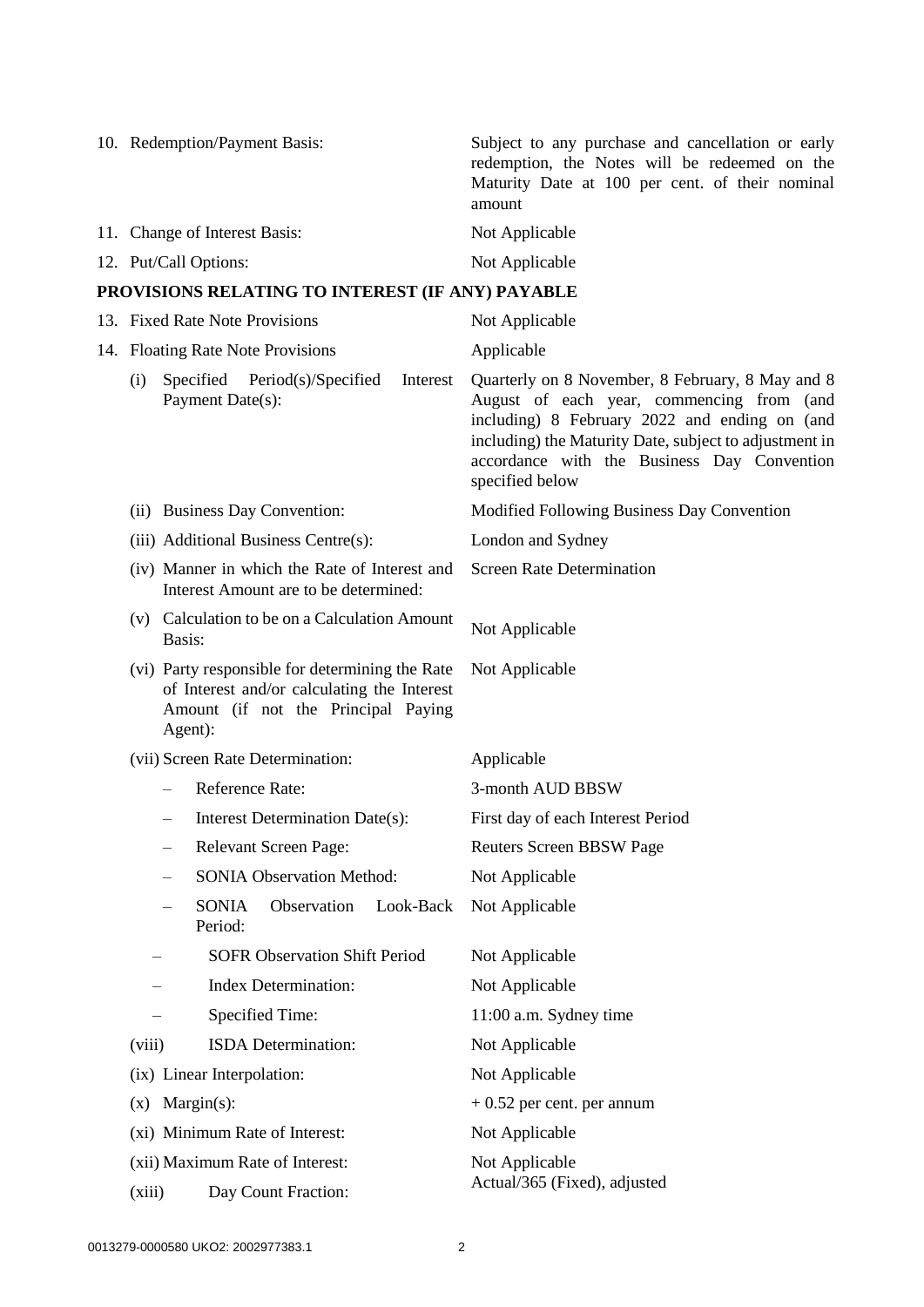| 15. Zero Coupon Note Provisions                                                                            | Not Applicable                                                                                                                                                               |  |
|------------------------------------------------------------------------------------------------------------|------------------------------------------------------------------------------------------------------------------------------------------------------------------------------|--|
| PROVISIONS RELATING TO REDEMPTION                                                                          |                                                                                                                                                                              |  |
| 16. Issuer Call:                                                                                           | Not Applicable                                                                                                                                                               |  |
| 17. Investor Put:                                                                                          | Not Applicable                                                                                                                                                               |  |
| 18. Final Redemption Amount:                                                                               | AUD500,000 per Calculation Amount                                                                                                                                            |  |
| 19. Early Redemption Amount<br>payable<br>on<br>redemption for taxation reasons or on event of<br>default: | Condition 6(f) shall apply                                                                                                                                                   |  |
| <b>GENERAL PROVISIONS APPLICABLE TO THE NOTES</b>                                                          |                                                                                                                                                                              |  |
| 20. Form of Notes:                                                                                         | <b>Bearer Notes:</b><br>Temporary Bearer Global Note exchangeable for a<br>Permanent Bearer Global Note which is exchangeable<br>for Definitive Notes upon an Exchange Event |  |
| 21. Payment Business Day Convention                                                                        | Modified Following Business Day Convention                                                                                                                                   |  |
| 22. Additional Financial Centre(s):                                                                        | London and Sydney                                                                                                                                                            |  |
| 23. Talons for future Coupons to be attached to<br><b>Definitive Notes:</b>                                | Yes, as the Notes have more than 27 coupon<br>payments, Talons may be required if, on exchange<br>into definitive form, more than 27 coupon payments<br>are still to be made |  |
| PROVISIONS APPLICABLE TO RMB NOTES                                                                         |                                                                                                                                                                              |  |
| 24. RMB Currency Event:                                                                                    | Not Applicable                                                                                                                                                               |  |
| 25. Spot Rate (if different from that set out in<br>Condition 7(1)):                                       | Not Applicable                                                                                                                                                               |  |
| 26. Party responsible for calculating the Spot Rate:                                                       | Not Applicable                                                                                                                                                               |  |
| 27. Relevant Currency (if different from that in<br>Condition $7(l)$ ):                                    | Not Applicable                                                                                                                                                               |  |
| 28. RMB Settlement Centre(s):                                                                              | Not Applicable                                                                                                                                                               |  |
| <b>DISTRIBUTION</b>                                                                                        |                                                                                                                                                                              |  |
|                                                                                                            |                                                                                                                                                                              |  |

29. Additional selling restrictions: Not Applicable

Signed on behalf of **Commonwealth Bank of Australia:**

By:……………………………………….

Title: Senior Manager, Term Funding

Duly authorised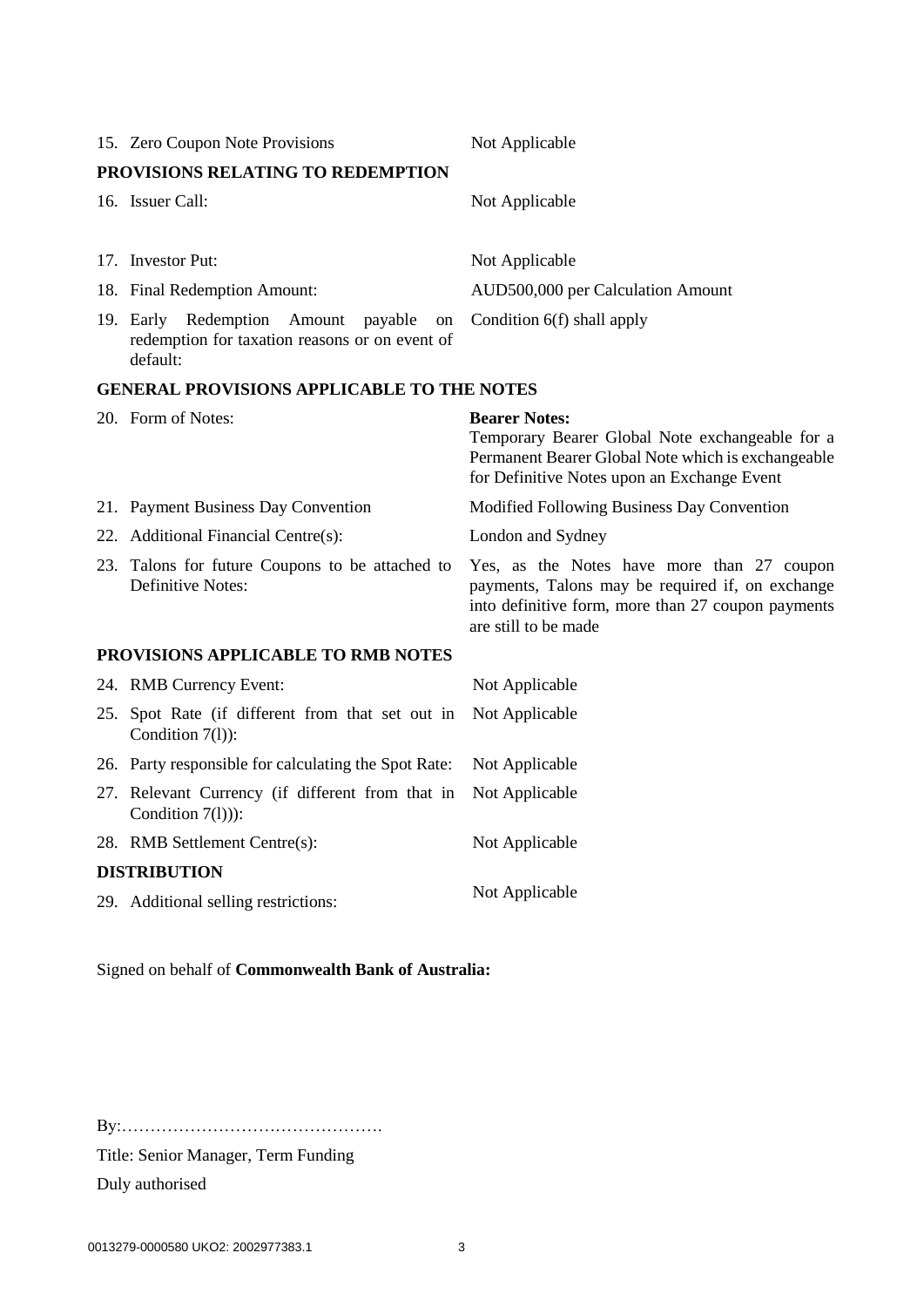## **Part B – Other Information**

# **1. LISTING AND ADMISSION TO TRADING**

|    | Listing and admission to trading:<br>(i)                            | Application is expected to be made by the Issuer (or<br>on its behalf) for the Notes to be admitted to trading<br>on the London Stock Exchange's main market and, to<br>be listed on the Official List of the FCA with effect<br>from the Issue Date. |  |
|----|---------------------------------------------------------------------|-------------------------------------------------------------------------------------------------------------------------------------------------------------------------------------------------------------------------------------------------------|--|
|    | (ii) Estimate of total expenses related to<br>admission to trading: | GBP445                                                                                                                                                                                                                                                |  |
| 2. | <b>RATINGS</b>                                                      | The Notes to be issued are expected to be rated:<br>Standard & Poor's (Australia) Pty. Ltd.: AA-                                                                                                                                                      |  |
|    |                                                                     |                                                                                                                                                                                                                                                       |  |

**3. REASONS FOR THE OFFER** See "Use of Proceeds" in the Programme Circular

#### **4. INTERESTS OF NATURAL AND LEGAL PERSONS INVOLVED IN THE ISSUE**

Save for any fees payable to Australia and New Zealand Banking Group Limited (the "Dealer"), so far as the Issuer is aware, no person involved in the issue of the Notes has an interest material to the offer. The Dealer and its affiliates have engaged, and may in the future engage, in investment banking and/or commercial banking transactions with, and may perform other services for, the Issuer and its affiliates in the ordinary course of business.

| 5. | <b>YIELD</b> (Fixed Rate Notes and Fixed Reset<br>Notes only)<br>Indication of Yield:                                         | Not Applicable                                                                                                                                                                                                                               |  |
|----|-------------------------------------------------------------------------------------------------------------------------------|----------------------------------------------------------------------------------------------------------------------------------------------------------------------------------------------------------------------------------------------|--|
| 6. | <b>OPERATIONAL INFORMATION</b>                                                                                                |                                                                                                                                                                                                                                              |  |
|    | ISIN:<br>(i)                                                                                                                  | XS2405351813                                                                                                                                                                                                                                 |  |
|    | (ii) Common Code:                                                                                                             | 240535181                                                                                                                                                                                                                                    |  |
|    | (iii) CFI Code:                                                                                                               | DTVXFB, as updated, as set out on the website of the<br>Association of National Numbering Agencies<br>(ANNA) or alternatively sourced from<br>the<br>responsible National Numbering Agency<br>that<br>assigned the ISIN                      |  |
|    | $(iv)$ FISN:                                                                                                                  | COMMNW.BK(AU)/VAR MTN 20281108,<br>as<br>updated, as set out on the website of the Association<br>of National Numbering Agencies (ANNA) or<br>alternatively sourced from the responsible National<br>Numbering Agency that assigned the ISIN |  |
|    | <b>CMU</b> Instrument Number:<br>(v)                                                                                          | Not Applicable                                                                                                                                                                                                                               |  |
|    | (vi) Any clearing system(s) other than<br>Euroclear and Clearstream, Luxembourg<br>and the relevant identification number(s): | Not Applicable                                                                                                                                                                                                                               |  |
|    | (vii) CMU Lodging and Paying Agent:                                                                                           | Not Applicable                                                                                                                                                                                                                               |  |
|    | (viii)<br>Delivery:                                                                                                           | Delivery against payment                                                                                                                                                                                                                     |  |
|    | (ix) Names and addresses of additional Paying<br>Agent $(s)$ (if any):                                                        | Not Applicable                                                                                                                                                                                                                               |  |
|    | (x) U.S. Selling Restrictions:                                                                                                | Reg. S Compliance Category 2; TEFRA D                                                                                                                                                                                                        |  |